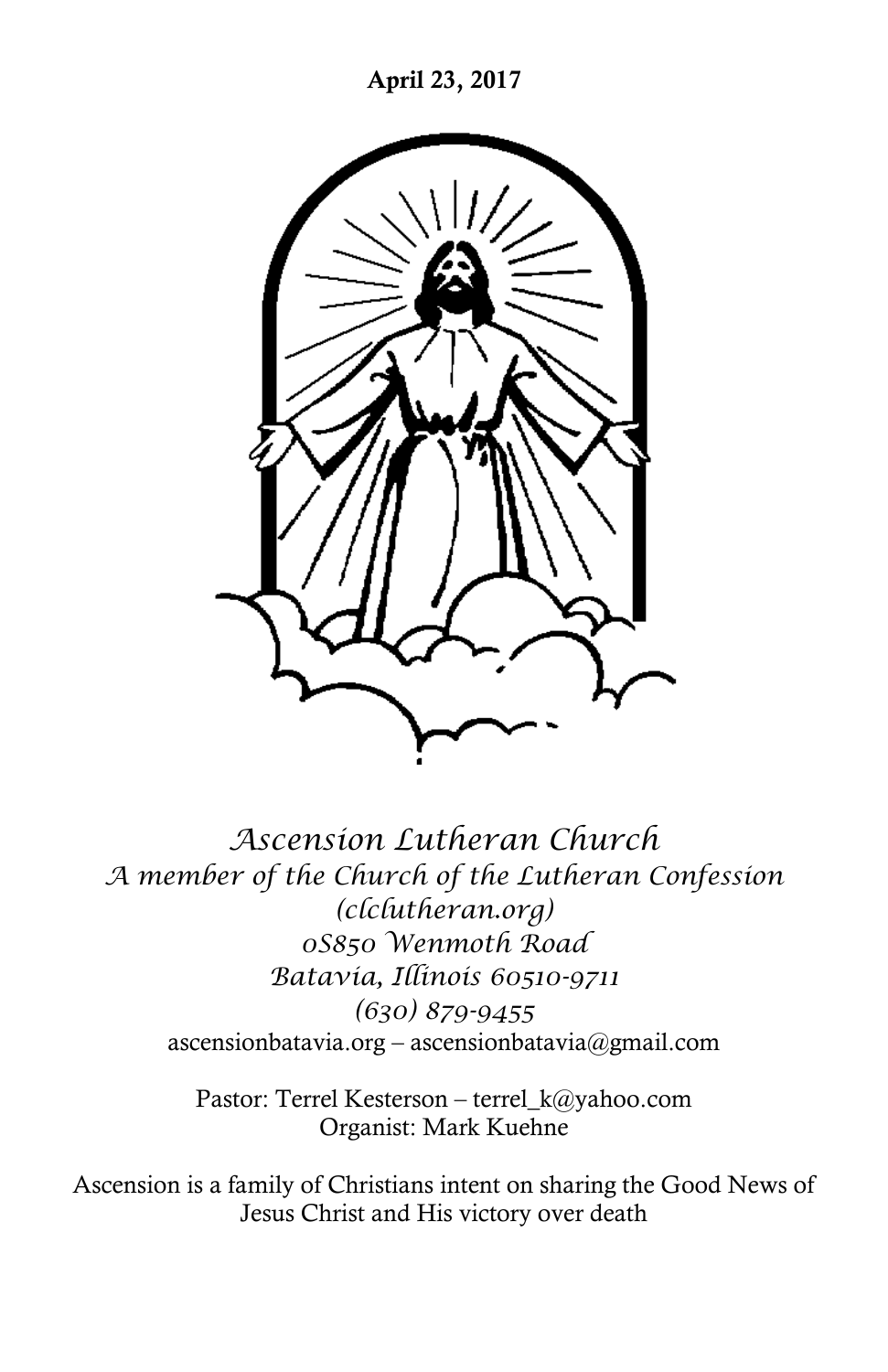# **First Sunday After Easter**

*"Jesus Christ our Lord … was … declared to be the Son of God with power according to the Spirit of holiness … by the resurrection from the dead."* (Romans 1:3-4)

Setting from Worship Supplement, page 12, Service of Word and Sacrament, setting 2. The Lutheran Hymnal (TLH) (hymns 1-660) is the red book. Worship Supplement (WS) (hymns 701-800) is the TAN book. (If you have difficulty standing, please feel free to remain seated as needed.)

PRESERVICE MEDITATION: Psalm 16 (page 125 in TLH)

HYMN 193 (TLH) *"Christ The Lord Is Risen Today"*

INVOCATION (page 12, WS)

M: In the Name of the Father, and of the Son, and of the Holy Spirit. **C: Amen.**

## CONFESSION AND ABSOLUTION

- M: We have come into the presence of God, who created us to love and serve Him as His dear children. But we have disobeyed Him and deserve only His wrath and punishment. Therefore, let us confess our sins to Him and plead for His mercy.
- **C: Merciful Father in heaven, I am altogether sinful from birth. In countless ways I have sinned against You and do not deserve to be called Your child. But trusting in Jesus, my Savior, I pray: Have mercy on me according to Your unfailing love. Cleanse me from my sin, and take away my guilt.**
- M: God, our heavenly Father, has forgiven all your sins. By the perfect life and innocent death of our Lord Jesus Christ, He has removed your guilt forever. You are His own dear child. May God give you strength to live according to His will.
- **C: Amen.**
- **C: Lord, have mercy on us. Christ, have mercy on us. Lord, have mercy on us.**
- **Glory to God In the Highest –** *Gloria In Excelsis* Luke 2:14; Rev. 5:8-14

**Glory to God, we give You thanks and praise; Of heav'nly joy and peace on earth we sing. We worship You, to You our hearts we raise, Lord God, almighty Father, heav'nly King.**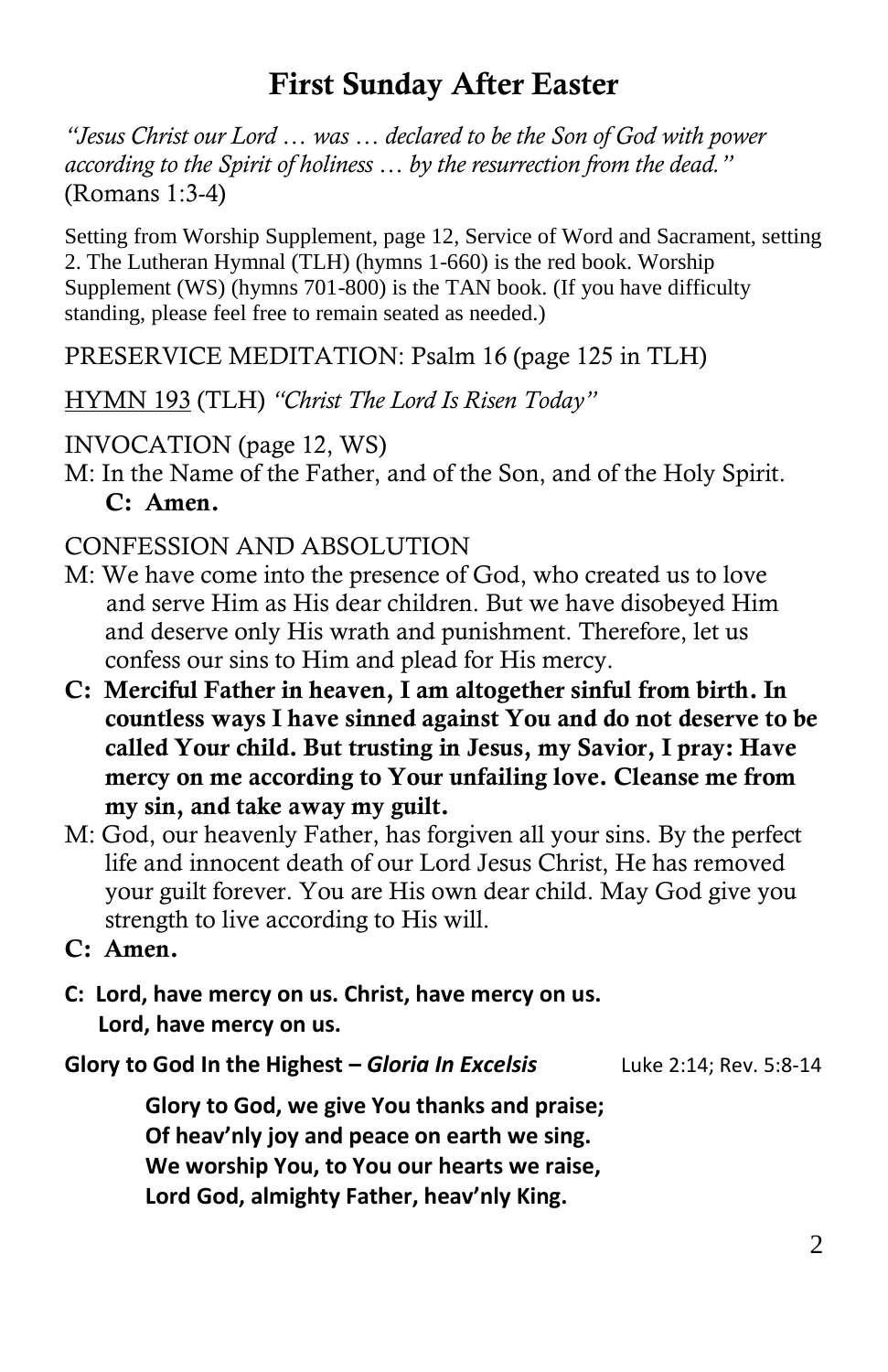**Lord Jesus Christ, the Father's only Son, You bore for us the load of this world's sin. O Lamb of God, Your glorious vict'ry won, Receive our prayer, grant us Your peace within.**

**Alone, O Christ, You only are the Lord, At God's right hand in majesty most high; Who, with the Spirit worshiped and adored, With all the heav'nly host we glorify.**

PRAYER OF THE DAY (page 14, WS)

# M: Let us pray …

…through Jesus Christ our Lord, who lives and reigns with You and the Holy Spirit, one God, now and forever.

# **C: Amen.**

FIRST LESSON: Job 19:25-27

<sup>25</sup> For I know *that* my Redeemer lives, and He shall stand at last on the earth; <sup>26</sup> and after my skin is destroyed, this *I know,* that in my flesh I shall see God, <sup>27</sup> Whom I shall see for myself, and my eyes shall behold, and not another. *How* my heart yearns within me!

## PSALM OF THE DAY *(responsively)* – Psalm 98

- M: Oh, sing to the LORD a new song! For He has done marvelous things;
- **C: His right hand and His holy arm have gained Him the victory.**
- M: The LORD has made known His salvation;
- **C: His righteousness He has revealed in the sight of the nations.**
- M: He has remembered His mercy and His faithfulness to the house of Israel;
- **C: all the ends of the earth have seen the salvation of our God.**
- M: Shout joyfully to the LORD, all the earth;
- **C: break forth in song, rejoice, and sing praises.**
- M: Sing to the LORD with the harp, with the harp and the sound of a psalm,
- **C: with trumpets and the sound of a horn; shout joyfully before the LORD, the King.**
- M: Let the sea roar, and all its fullness, the world and those who dwell in it;
- **C: Let the rivers clap their hands; let the hills be joyful together before the LORD,**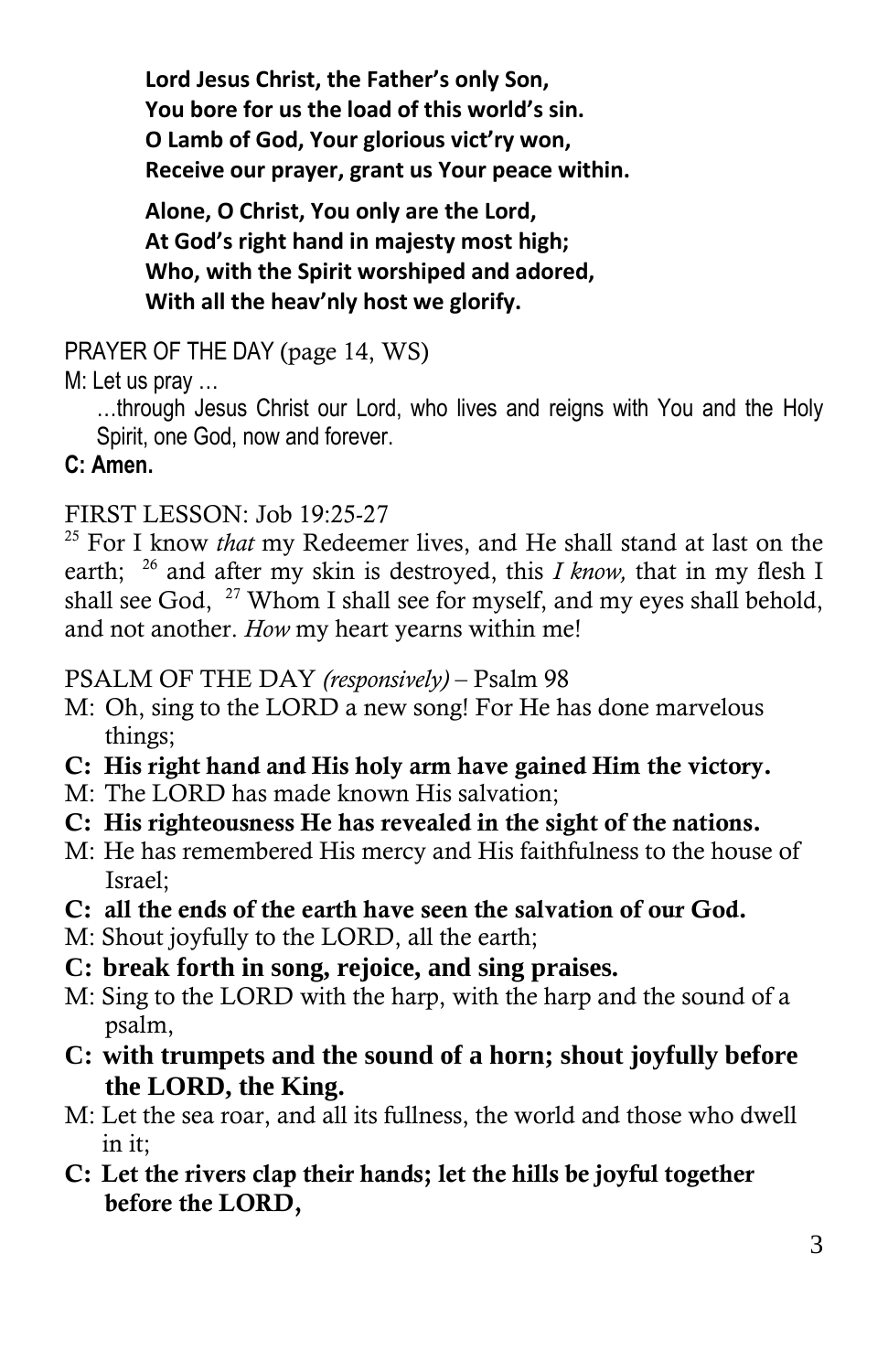M: for He is coming to judge the earth.

## **C: With righteousness He shall judge the world, and the peoples with equity.**

SECOND LESSON Romans 1:1-6

<sup>1</sup> Paul, a bondservant of Jesus Christ, called *to be* an apostle, separated to the Gospel of God $^2$  which He promised before through His prophets in the Holy Scriptures, <sup>3</sup> concerning His Son Jesus Christ our Lord, who was born of the seed of David according to the flesh, <sup>4</sup> and declared to be the Son of God with power according to the Spirit of holiness, by the resurrection from the dead. <sup>5</sup> Through Him we have received grace and apostleship for obedience to the faith among all nations for His name,

<sup>6</sup> among whom you also are the called of Jesus Christ.

M: Blessed are they who hear the Word of God and keep it.

**Alleluia** (sung) (page 14, WS)

**Alleluia! Alleluia! Alleluia! These words are written that we may believe that Jesus is the Christ, the Son of God. Alleluia! Alleluia! Alleluia!**

The Apostles' Creed (page 15, WS) **I believe in God, the Father almighty, Maker of heaven and earth.** 

**I believe in Jesus Christ, His only Son, our Lord, Who was conceived by the Holy Spirit, born of the virgin Mary; suffered under Pontius Pilate, was crucified, died, and was buried. He descended into hell. The third day He rose again from the dead. He ascended into heaven and is seated at the right hand of God the Father almighty. From there He will come to judge the living and the dead.**

**I believe in the Holy Spirit,**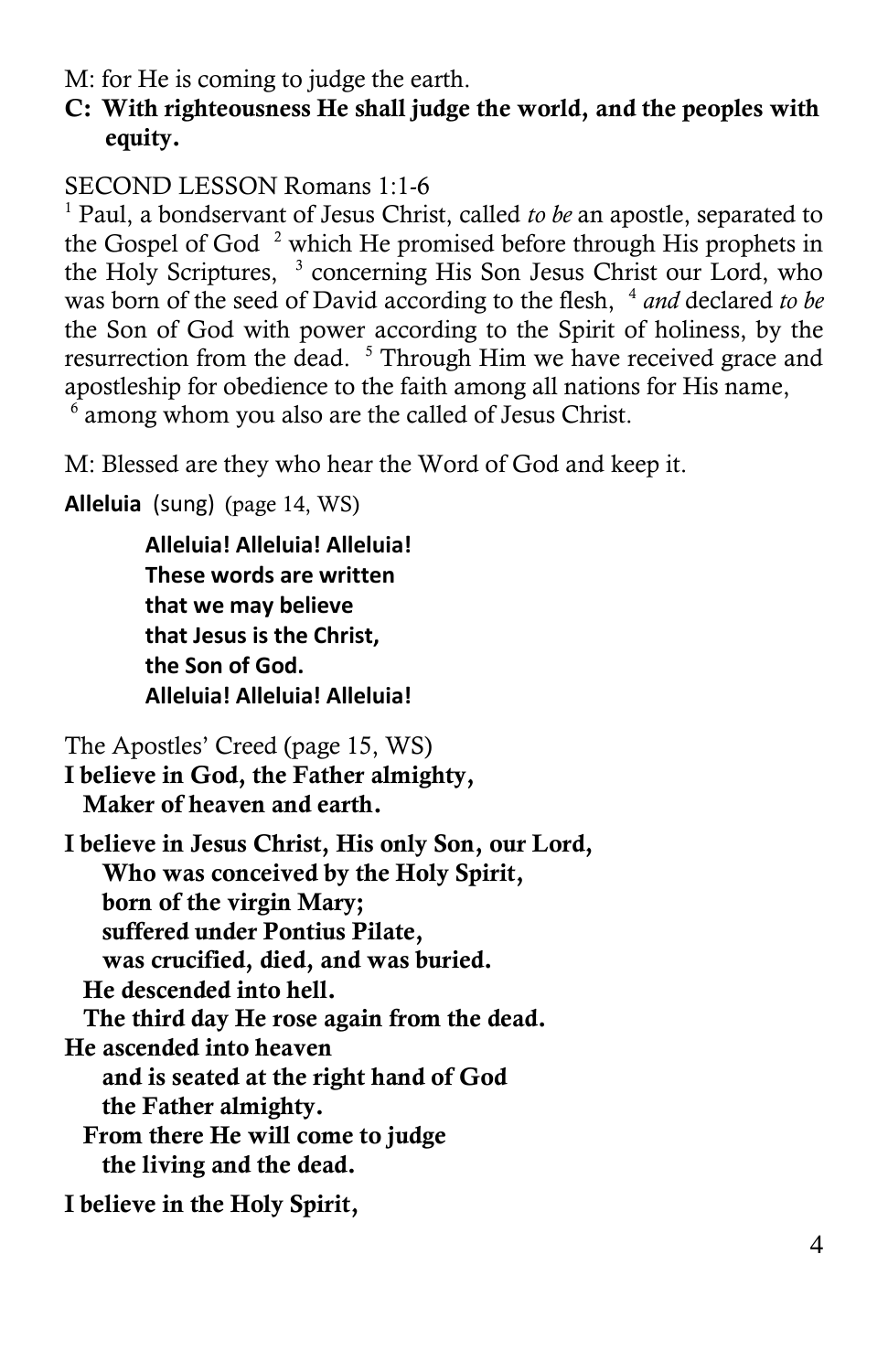**the holy Christian Church, the communion of saints, the forgiveness of sins, the resurrection of the body, and the life everlasting. Amen.**

HYMN 198 (TLH) *"He's Risen, He's Risen, Christ Jesus, The Lord"*

### SERMON: Matthew 12:38-42

### **BELIEVE IN THE CRUCIFIED, RISEN JESUS**

<sup>38</sup> Then some of the scribes and Pharisees answered, saying, "Teacher, we want to see a sign from You." <sup>39</sup> But He answered and said to them, "An evil and adulterous generation seeks after a sign, and no sign will be given to it except the sign of the prophet Jonah. <sup>40</sup> For as Jonah was three days and three nights in the belly of the great fish, so will the Son of Man be three days and three nights in the heart of the earth. <sup>41</sup> The men of Nineveh will rise up in the judgment with this generation and condemn it, because they repented at the preaching of Jonah; and indeed a greater than Jonah *is* here. <sup>42</sup> The queen of the South will rise up in the judgment with this generation and condemn it, for she came from the ends of the earth to hear the wisdom of Solomon; and indeed a greater than Solomon *is* here."

M: The peace of God, which surpasses all understanding, will guard your hearts and minds through Christ Jesus. Philippians 4:7

OFFERTORY (sung) (page 16, WS)

**Create in me a clean heart, O God, and renew a right spirit within me. Cast me not away from Your presence. Take not Your Holy Spirit from me. Restore to me the joy of Your salvation. Uphold with Your Spirit free.**

The Offering from grateful hearts

HYMN 245 (TLH) *"God Loved The World So That He Gave"*

## PRAYER OF THE CHURCH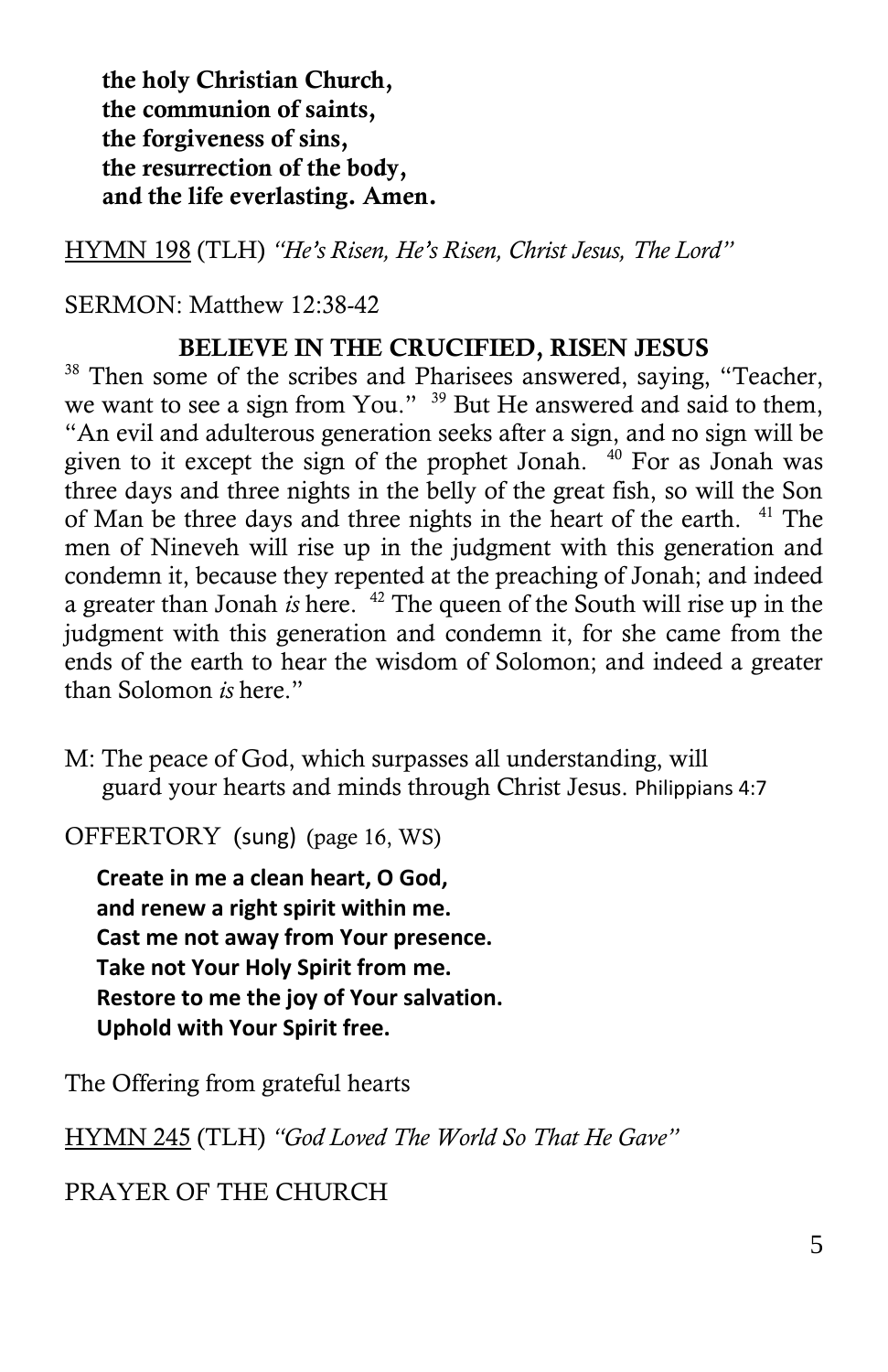THE LORD'S PRAYER (page 17, WS) **Our Father, who art in heaven, hallowed be Thy name, Thy kingdom come, Thy will be done on earth as it is in heaven. Give us this day our daily bread; and forgive us our trespasses as we forgive those who trespass against us; and lead us not into temptation, but deliver us from evil. For Thine is the kingdom, and the power, and the glory forever and ever. Amen.**

THE BENEDICTION (page 21, WS)

P: The Lord bless you and keep you. The Lord make His face shine upon you and be gracious to you. The Lord lift up His countenance upon you and give you peace.

#### **C: Amen.**

#### HYMN 203 (TLH) *"Morning Breaks Upon The Tomb"*

*Lord, Have Mercy* – Tune and Setting: © 2000 John C. Reim. Used by permission. *Confession and Absolution* – Text from "Christian Worship: A Lutheran Hymnal." © 1993 Northwestern Publishing House. *Glory to God in the Highest* – Text: Edwin LeGrice. © Kevin Mayhew Ltd. Tune and Setting: Walter Greatorex, alt. © Oxford University Press. *Alleluia Verse* – Test: "Christian Worship: A Lutheran Hymnal." © 1993 Northwestern Publishing House. Tune and Setting: Kermit G. Moldenhauer. *Confession and Absolution*; *Gloria in Excelsis*; *Alleluia Verse; nt* used by permission. All rights reserved. Reprinted under One License.net license # A-A-723598. Service of the Sacrament settings from *The Lutheran Hymnal* ©1941, used by permission, Concordia Publishing House, license #000013678. *Offertory, Thanksgiving, and other texts are in public domain. Unless otherwise noted,* Scripture quotations taken from the New King James Version ©1982 Thomas Nelson. Used by permission. All rights reserved.

\*\*\*\*

WELCOME, VISITORS! Please leave a record of your visit in our guest book in the entryway.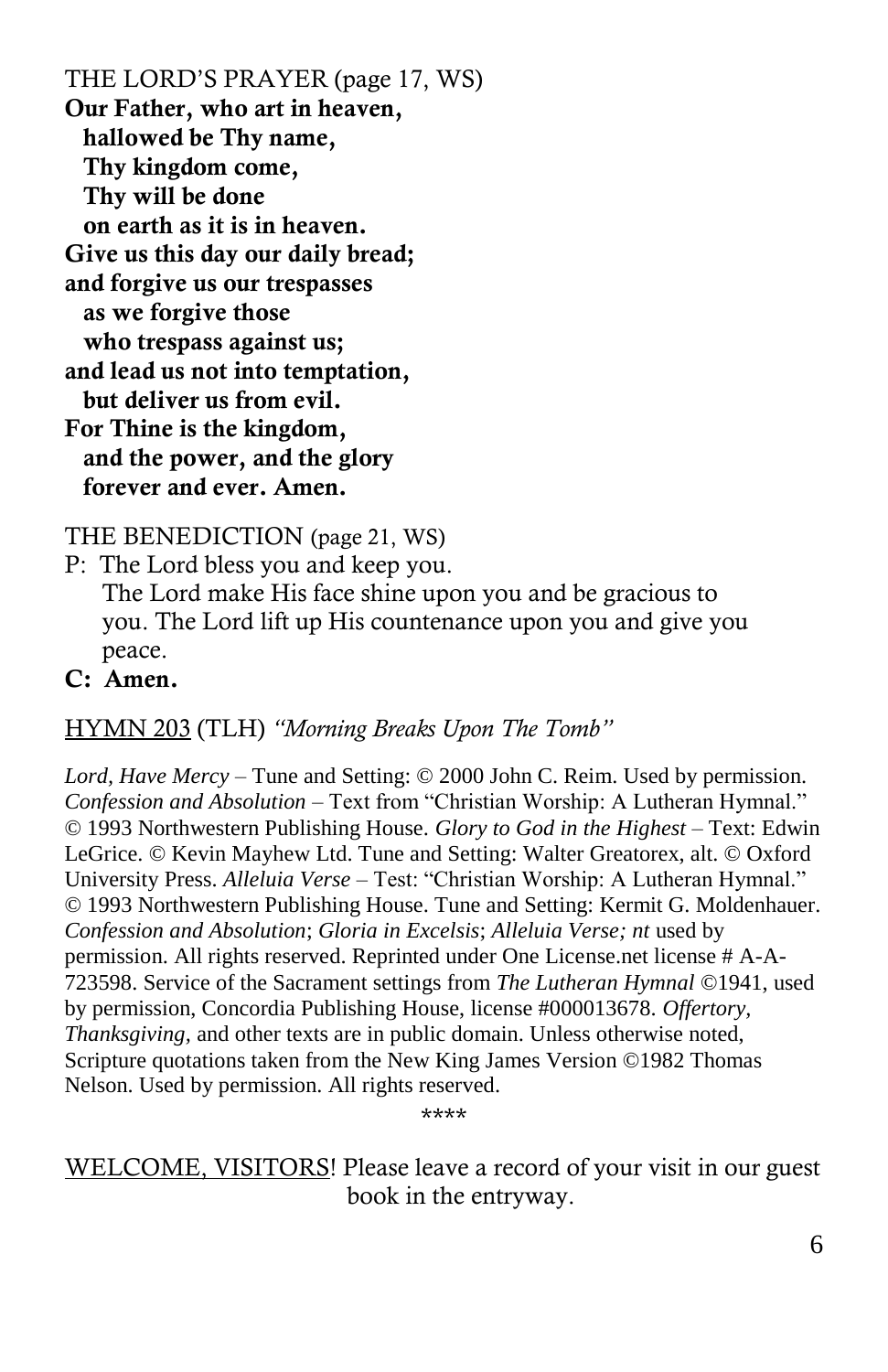TODAY our USHER is Tyler Louderman. Our CHURCH COUNCIL MEETS after our Bible Study. There will be a NORTH

AURORA CARE CENTER SERVICE at 3:00 PM, and a BATAVIA REHAB SERVICE at 4:00 PM.

TUESDAY: CHICAGO BIBLE STUDY at 6:00 PM at the home of Nathan Odenbach.

FRIDAY: NORTH AURORA CARE CENTER BIBLE STUDY: 10:00 AM.

SUNDAY: WORSHIP SERVICE: 10:00 AM; SUNDAY SCHOOL and BIBLE STUDY: 11:15 AM.

NEXT SUNDAY our USHER is Glenn Libby. We have a VOTERS MEETING after church.

ASCENSION FRUITS OF FAITH: attendance: Maundy Thursday: 12, Good Friday: 7, Easter: 23;

offering total for all three services: \$1,243.36.

MISSION FESTIVAL: ILC professor Paul Naumann will be our guest speaker for our Mission Festival service on

SUNDAY, JUNE 25. Professor Naumann will also speak to us about outreach during our Bible Study.

CLC NEWS: Pastor Matt Hanel of St. Matthew Lutheran Church, Dallas, TX, has the call to Immanuel Lutheran Church, Mankato, MN. Mr. Benjamin Hanel has accepted the call to teach Social Studies at Immanuel's school.

"Christ was raised for our justification." (Romans 4:25)

 Here Paul turns my eyes away from my sins and directs them to Christ, for if I look at my sins, they will destroy me. Therefore I must look to Christ who has taken my sins upon Himself, crushed the head of the serpent and become the blessing. Now these sins no longer burden my conscience, but rest upon Christ, whom they try to destroy.

 Let us see how they treat Him. They hurl Him to the ground and kill Him. O God; where is now my Christ and my Savior? But then God appears, delivers Christ and makes Him alive; and not only does He make Him alive, but He translates Him into heaven and lets Him rule over all.

What has now become of sin? There it lies under His feet. If I then cling to this, I have a cheerful conscience like Christ, because I am without sin. Now I can defy death, the devil, sin and hell to do me any harm. As I am a child of Adam, sin does indeed lead to my death. But since Christ has taken my sins upon Himself, has died for them, has